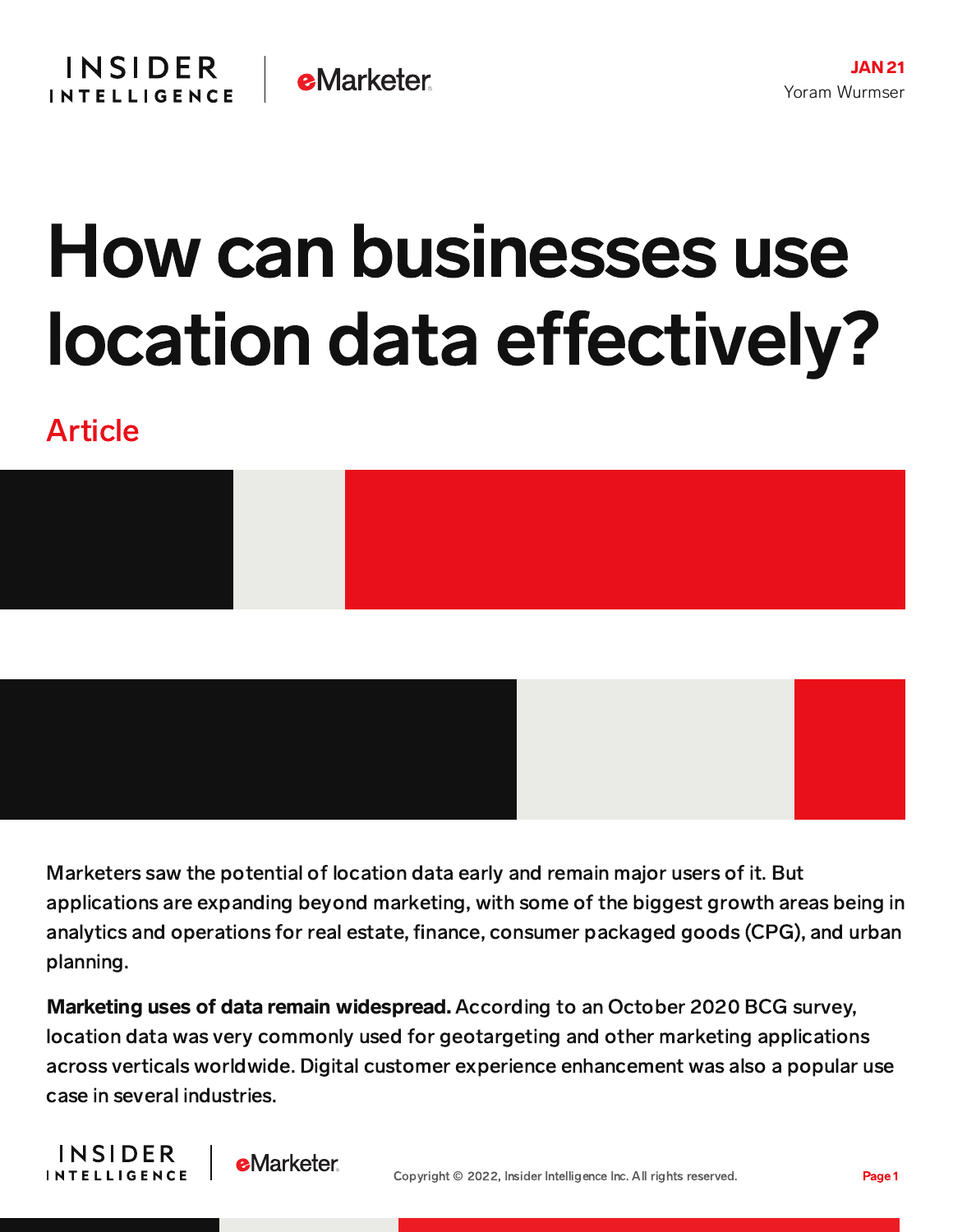#### **Use Cases for Location Data According to Executives Worldwide, by Vertical, Oct 2020** % of respondents

|                                                                                                     | Financial<br>services | Retail and<br>ecommerce | Transport<br>and<br>logistics | Real<br>estate | Trave<br>and<br>tourism |
|-----------------------------------------------------------------------------------------------------|-----------------------|-------------------------|-------------------------------|----------------|-------------------------|
| Digital customer experience<br>enhancement                                                          | 69%                   | 65%                     | 43%                           | 59%            | 73%                     |
| Geomarketing and targeted<br>communications                                                         | 63%                   | 78%                     | 53%                           | 68%            | 69%                     |
| Network and supply chain<br>optimization                                                            | 49%                   | 60%                     | 56%                           | 35%            | 24%                     |
| Workforce coverage<br>optimization                                                                  | 41%                   | 34%                     | 31%                           | 30%            | 24%                     |
| Support function optimization                                                                       | 41%                   | 0%                      | 0%                            | 0%             | 0%                      |
| On-premises customer<br>experience enhancement                                                      | 36%                   | 38%                     | 0%                            | 48%            | 60%                     |
| Route planning and<br>optimization                                                                  | 30%                   | 53%                     | 74%                           | 33%            | 10%                     |
| Zone-based pricing                                                                                  | 0%                    | 37%                     | 28%                           | 28%            | 19%                     |
| Note: n=520<br>Course: Poetan Consulting Crown (BCC) "I Injoeking Value with Location Intelligence" |                       |                         |                               |                |                         |

Source: Boston Consulting Group (BCG) "Unlocking Value with Location<br>commissioned by Google, Feb 8, 2021

271220

eMarketer | InsiderIntelligence.com

Nearly 4 in 5 retailers that used location data said they have geotargeted marketing, per BCG. Location data is a core way for retailers to drive consumers to a local store by targeting customers primarily, but not exclusively, through social media and search ads.

### Even for marketers, location intelligence is more widespread than location targeting.

Foursquare and Advertiser Perceptions data from March 2020, prior to the pandemic lockdowns in the US, underscores the importance of using location data in identifying customer segmentation, local trends, competitive intelligence, and other aggregated use cases. And location data is likely to have grown in importance since then. This is probably also true of measuring and quantifying ROI, which includes analyses of store visits as a conversion metric.